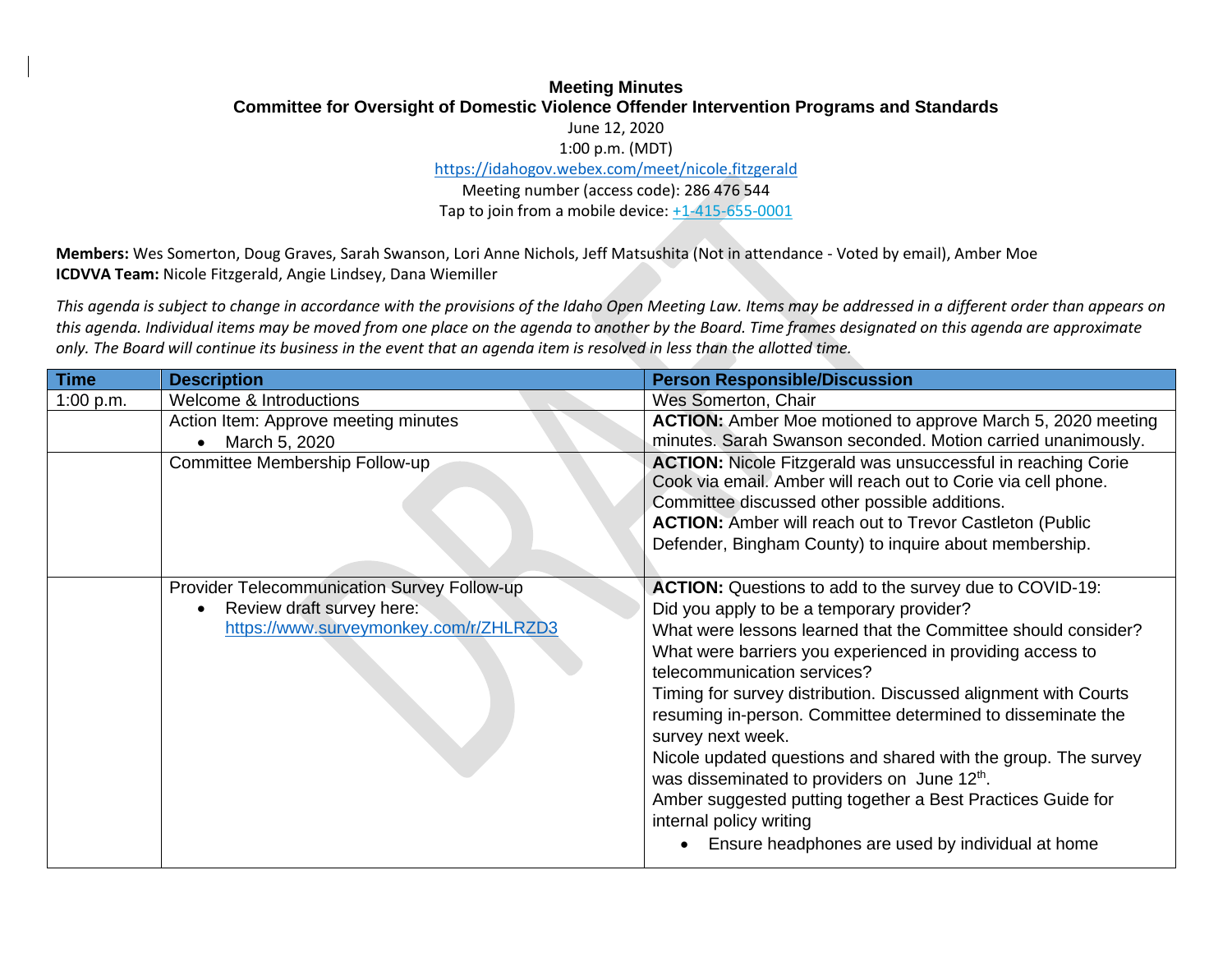| <b>Temporary Telecommunications Providers</b>                                                                                                                   | Dana Wiemiller described current communication with providers on<br>status of temporary telecommunication. Some had resumed<br>services as usual, others were continuing. Committee determined<br>continuing temporary status. The Committee will reevaluate at the<br>next meeting in September.<br><b>ACTION:</b> Dana will send list of approved providers to the<br>Committee. Dana will follow up with approved providers to gauge<br>who is still utilizing telecommunication services.<br>Group discussed whether if someone applied now, what status<br>would they be operating under. Committee agreed it depended on<br>needs of provider. Dana clarified that if they were wanting long-term<br>approval under the current policy they would wait until September<br>for approval. For those needing to provide services now, they would<br>be able to get temporary approval now. |
|-----------------------------------------------------------------------------------------------------------------------------------------------------------------|-----------------------------------------------------------------------------------------------------------------------------------------------------------------------------------------------------------------------------------------------------------------------------------------------------------------------------------------------------------------------------------------------------------------------------------------------------------------------------------------------------------------------------------------------------------------------------------------------------------------------------------------------------------------------------------------------------------------------------------------------------------------------------------------------------------------------------------------------------------------------------------------------|
| <b>Conditional Approval Deadline Extension</b>                                                                                                                  | Dana discussed the potential need for extending conditional<br>approval for CEUs due to the reliance many providers had on the<br>Council and Court conferences for their CEU credits. The<br>Committee deliberated options for continuation.<br><b>ACTION:</b> Amber motions for a 3- month extension for providers<br>who have not received all training - online training.to substitute<br>training                                                                                                                                                                                                                                                                                                                                                                                                                                                                                        |
| Notifications:<br>Additional Location - Affinity Behavioral Health<br>Program Name Change - Mental Wellness Centers to<br><b>High Country Behavioral Health</b> | Dana provided the Committee with updates to location and program<br>name for currently approved providers. The Committee is not<br>required to vote approval for these notifications but should be made<br>aware of the changes.                                                                                                                                                                                                                                                                                                                                                                                                                                                                                                                                                                                                                                                              |